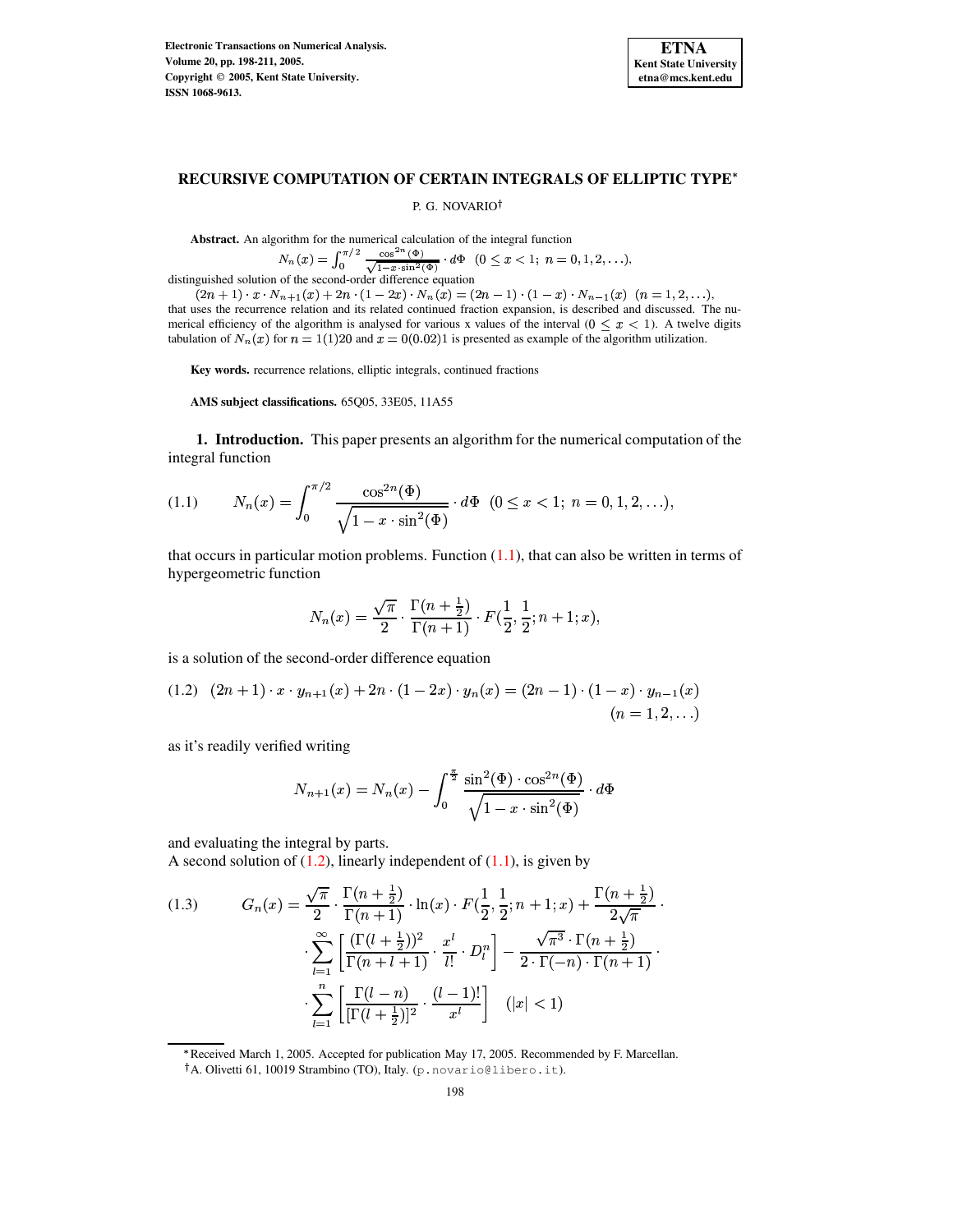where:

$$
D_l^n = \psi(1) + \psi(n+1) - \psi(n+l+1) - \psi(l+1) + 2 \cdot \psi(l+\frac{1}{2}) - 2 \cdot \psi(\frac{1}{2}),
$$

and  $\psi(z)$  is the Euler's *digamma function*.

The functions  $(1.1)$  and  $(1.3)$  obey the Perron relations

$$
\lim_{n \to \infty} \frac{N_{n+1}(x)}{N_n(x)} = t_1 = 1
$$
  

$$
\lim_{n \to \infty} \frac{G_{n+1}(x)}{G_n(x)} = t_2 = \frac{x-1}{x}
$$

where  $t_1$  and  $t_2$  are roots of the characteristic polynomial of Poincaré

$$
t^2 \cdot x + (1 - 2x) \cdot t - (1 - x) = 0
$$

related to the recurrence relation  $(1.2)$ , and also obey the relation

$$
\lim_{n \to \infty} \frac{N_n(x)}{G_n(x)} = 0.
$$

Therefore, according to the Pincherle theorem [\[1\]](#page-13-0),  $N_n(x)$  is the *distinguished solution* of the recurrence relation  $(1.2)$  and may be represented by the following continued fraction expansion, directly deriving from [\(1.2\)](#page-0-1):

<span id="page-1-0"></span>(1.4) 
$$
\frac{N_n(x)}{N_{n-1}(x)} = \frac{(2n-1) \cdot (1-x)}{2n \cdot (1-2x) + 2(n+1) \cdot (1-2x) + 2(n+2) \cdot (1-x)} = \frac{(2n+3)^2 \cdot x \cdot (1-x)}{2(n+2) \cdot (1-2x) + \dots} \quad (n=1,2,\dots).
$$

This continued fraction is *periodic in the limit* and, according to the Pringsheim theorem [\[2\]](#page-13-1), it's uniformly convergent in all the complex x-plane, with the exception of the points of the straight line  $x = 1/2$ .

**2. Computation procedures.** A simple procedure allows us to transform the secondorder difference equation [\(1.2\)](#page-0-1) in two first-order difference equations. Let

<span id="page-1-1"></span>(2.1) 
$$
R_n(x) = \frac{(2n+1)^2 \cdot x \cdot (1-x)}{2(n+1) \cdot (1-2x) + 2(n+2) \cdot (1-2x) + 2(n+3)^2 \cdot x \cdot (1-x)} - \frac{(2n+5)^2 \cdot x \cdot (1-x)}{2(n+3) \cdot (1-2x) + \dots} \quad (n=1,2,3,...)
$$

we have from  $(1.4)$  and  $(2.1)$ :

<span id="page-1-2"></span>
$$
(2.2) \qquad R_n(x) = 2n \cdot \left[ \frac{(2n-1)^2 \cdot x \cdot (1-x)}{2n \cdot R_{n-1}(x)} - (1-2x) \right] \quad (n = 1, 2, 3, \ldots)
$$

<span id="page-1-3"></span>(2.3) 
$$
N_n(x) = N_{n-1}(x) \cdot \frac{R_{n-1}(x)}{(2n-1) \cdot x} \quad (n = 1, 2.3, \ldots)
$$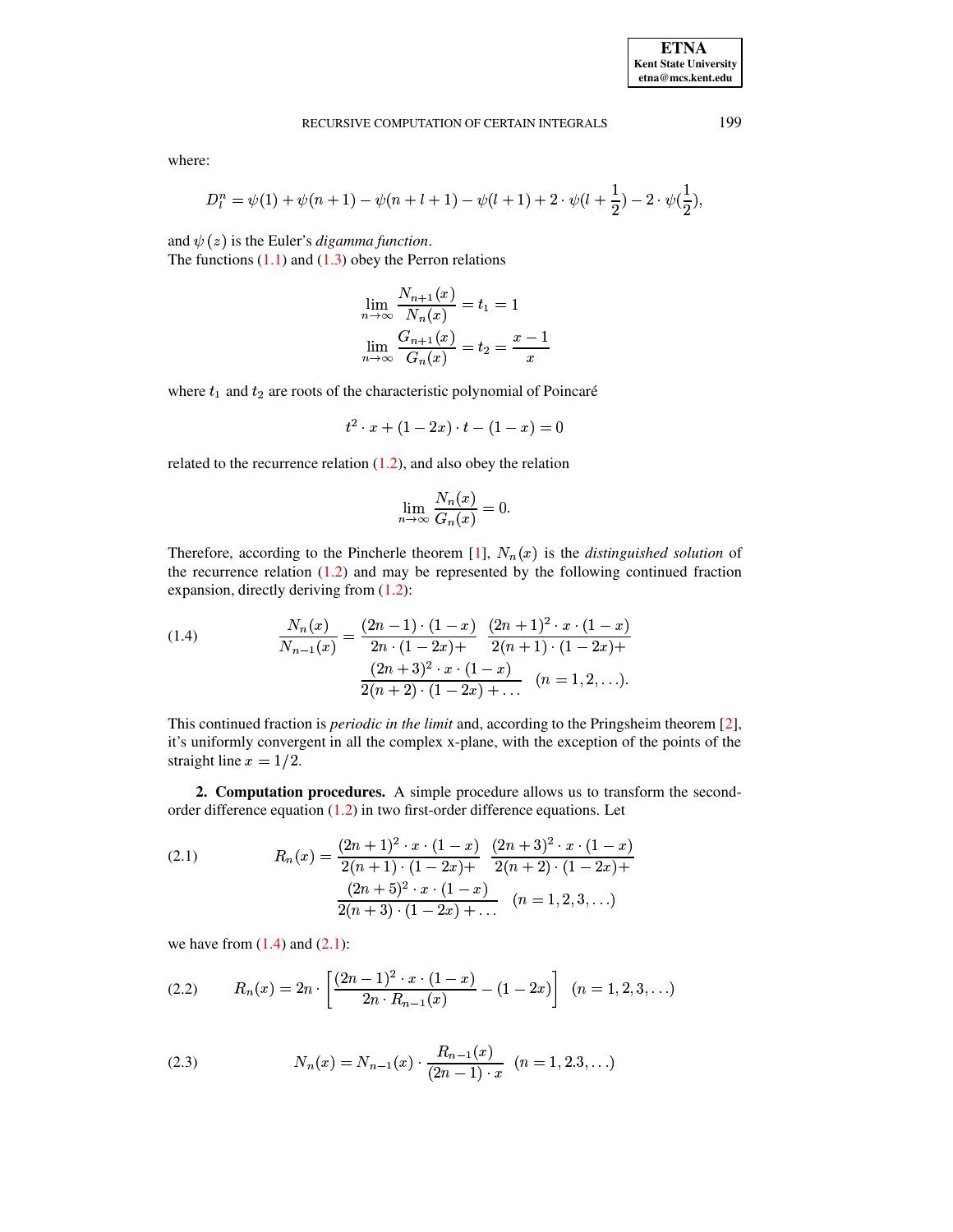The recursive relations (2.2) and (2.3) allows us to calculate the function  $N_n(x)$  for various values of  $x$  and  $n$ , starting from the initial conditions:

<span id="page-2-1"></span>(2.4) 
$$
R_0(x) = \frac{[E(x) - (1-x) \cdot K(x)]}{K(x)}
$$

$$
N_0(x) = K(x)
$$

where  $K(x)$  and  $E(x)$  are the well-known complete elliptic integrals of the first and the second kind:

$$
K(x) = \int_0^{\pi/2} \frac{d\Phi}{\sqrt{1 - x \cdot \sin^2(\Phi)}}; \qquad E(x) = \int_0^{\pi/2} \sqrt{1 - x \cdot \sin^2(\Phi)} \cdot d\Phi.
$$

The recursive relations (2.2) and (2.3) are applicable for  $0.5 \le x < 1$ , interval in which the numerical results of  $R_n(x)$ , for any n, are only affected by round-off errors. For  $0 \le x \le 0.5$ the recursive relation  $(2.2)$  is affected by numerical instability as *n* increases. To this purpose the expression

$$
N_c \cong -0.43429 \cdot n \cdot \ln \left[ 1 - \frac{1 - 2x}{x \cdot (1 - x)} \right] \quad (x > 0)
$$

obtained from  $(2.2)$  can provide a good approximation of the digits lost number in function of the cycles number  $n$  and the  $x$  values.

In the interval  $0 \le x \le 0.5$  we can apply (2.2) backward:

<span id="page-2-0"></span>(2.5) 
$$
R_{n-1}(x) = \frac{(2n-1)^2 \cdot x \cdot (1-x)}{2n \cdot (1-2x) + R_n(x)} \quad (n = M, M-1, ...)
$$

Being

<span id="page-2-2"></span>(2.6) 
$$
\frac{N_n(x)}{N_{n-1}(x)} = \frac{(2n-1) \cdot (1-x)}{2n \cdot (1-2x) + R_n(x)} \quad (n = 1, 2, ..., M)
$$

$$
N_0(x) = K(x),
$$

the integral function  $N_n(x)$  can be written as follows:

<span id="page-2-3"></span>
$$
(2.7) \quad N_n(x) = K(x) \cdot \frac{(2n-1) \cdot (1-x)}{2n(1-2x) + R_n(x)} \cdot \frac{(2n-3) \cdot (1-x)}{2(n-1) \cdot (1-2x) + R_{n-1}(x)} \cdots
$$

$$
\cdots \frac{3 \cdot (1-x)}{4 \cdot (1-2x) + R_2(x)} \cdot \frac{1-x}{2 \cdot (1-2x) + R_1(x)} \quad (n \le M).
$$

This procedure requires the knowledge of only initial condition that is  $N_0(x) = K(x)$ , and the computation of only one continued fraction that is (2.1), for  $n = M$ . With the backward calculation  $(2.5)$  the reason of the accuracy loss due to the difference in  $(2.2)$  is removed. The values of  $N_n(x)$  for  $x = 1$  are directly obtainable from (1.1):

$$
N_0(1) = \infty; \quad N_1(1) = 1; \quad N_n(1) = \frac{2n-2}{2n-1} \cdot N_{n-1}(1) \ (n \ge 2)
$$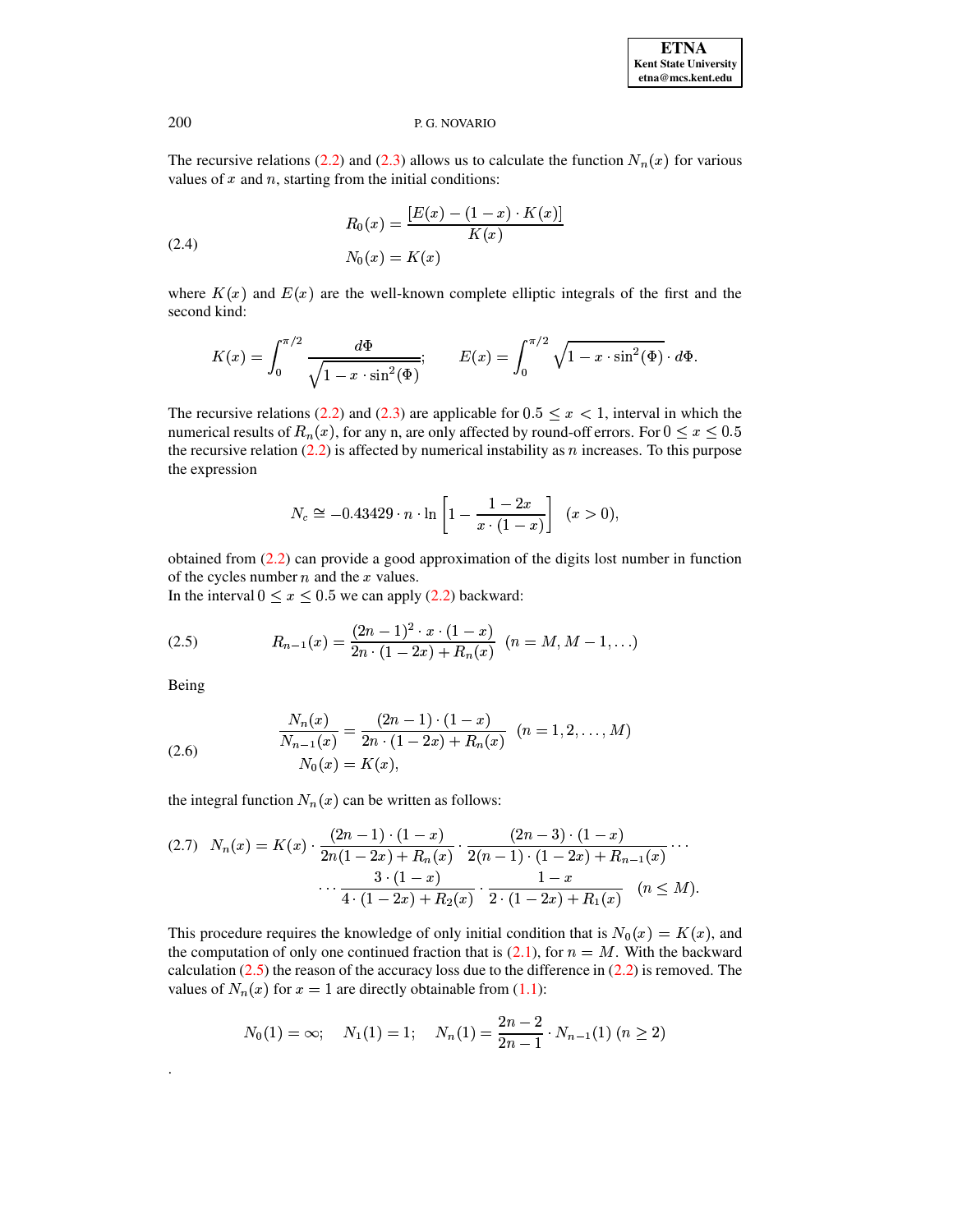| <b>ETNA</b>                  |
|------------------------------|
| <b>Kent State University</b> |
| etna@mcs.kent.edu            |

201

#### RECURSIVE COMPUTATION OF CERTAIN INTEGRALS

3. Efficiency analysis of the continued fraction  $R_n(x)$ . The function (2.1) can also be written in the following equivalent form

(3.1) 
$$
R_n(x) = 2n \cdot (1 - 2x) \cdot F[n, x]
$$

where

$$
(3.2) \ F[n,x] = \frac{(2n+1)^2/[4n \cdot (n+1)] \cdot [x(1-x)/(1-2x)^2]}{1+}
$$

$$
\frac{(2n+3)^2/[4(n+1) \cdot (n+2)] \cdot [x(1-x)/(1-2x)^2]}{1+}
$$

$$
\frac{(2n+5)^2/[4(n+2) \cdot (n+3)] \cdot [x(1-x)/(1-2x)^2]}{1+\cdots} \ (n=1,2,\ldots)
$$

is a continued fraction, better fitting the requirements for automatic computation. We have investigated the numerical efficiency of the continued fraction  $F[n, x]$  using the classical methodology proposed by Wynn [3]. In detail, we have built tables containing, for various values of x, the least order number m of the convergent  $C_m$  of the continued fraction  $F[n, x]$ necessary to achieve a given accuracy,  $\epsilon$ , according to the following inequality

$$
\left|\frac{C_m-C_{\infty}}{C_{\infty}}\right| \leq \epsilon = \frac{1}{2} \cdot 10^{-h} \quad (h=1,2,3,\ldots).
$$

Numerical efficiency data of the continued fraction  $F[n, x]$  for  $0 \le x < 1$  and  $n = 1$  are shown in Table 3.1. These data are valid also for  $F[n, x]$  with  $n > 1$ , as verified from numerical experiments. The data of Table 3.1 can be used as starting points for the ascending

TABLE 3.1 Numerical efficiency of the continued fraction  $F[n, x]$  for  $n = 1$  and  $0 \le x \le 1$ .

|      | h                | 4  | 6  | 8      | 10 | 12 | 14 |
|------|------------------|----|----|--------|----|----|----|
|      | $\boldsymbol{x}$ |    |    | $_{m}$ |    |    |    |
|      |                  |    |    |        |    |    |    |
| 0.00 | 1.00             | 1  | 1  | 1      | 1  | 1  | 1  |
| 0.05 | 0.95             | 4  | 5  | 7      | 9  | 10 | 12 |
| 0.10 | 0.90             | 5  | 7  | 9      | 11 | 13 | 15 |
| 0.15 | 0.85             | 6  | 9  | 12     | 14 | 17 | 19 |
| 0.20 | 0.80             | 8  | 11 | 14     | 18 | 21 | 24 |
| 0.25 | 0.75             | 10 | 14 | 18     | 22 | 27 | 30 |
| 0.30 | 0.70             | 13 | 18 | 24     | 29 | 34 | 39 |
| 0.35 | 0.65             | 17 | 25 | 32     | 40 | 47 | 53 |
| 0.40 | 0.60             | 26 | 38 | 49     | 60 | 72 | 81 |
| 0.45 | 0.55             | 53 | 76 | 99     | -  |    |    |
| 0.50 | 0.50             |    |    |        |    |    |    |

calculation of the continued fraction  $F[n, x]$ , for any n, described by the following procedure:

(3.3) 
$$
F_{j} = \left[\frac{(2n+2j-1)^{2} \cdot x \cdot (1-x)}{4(n+j-1) \cdot (n+j) \cdot (1-2x)^{2}}\right] / [1 + F_{j+1}] \quad (j = m, m-1, ...).
$$

$$
F_{m+1} = 0
$$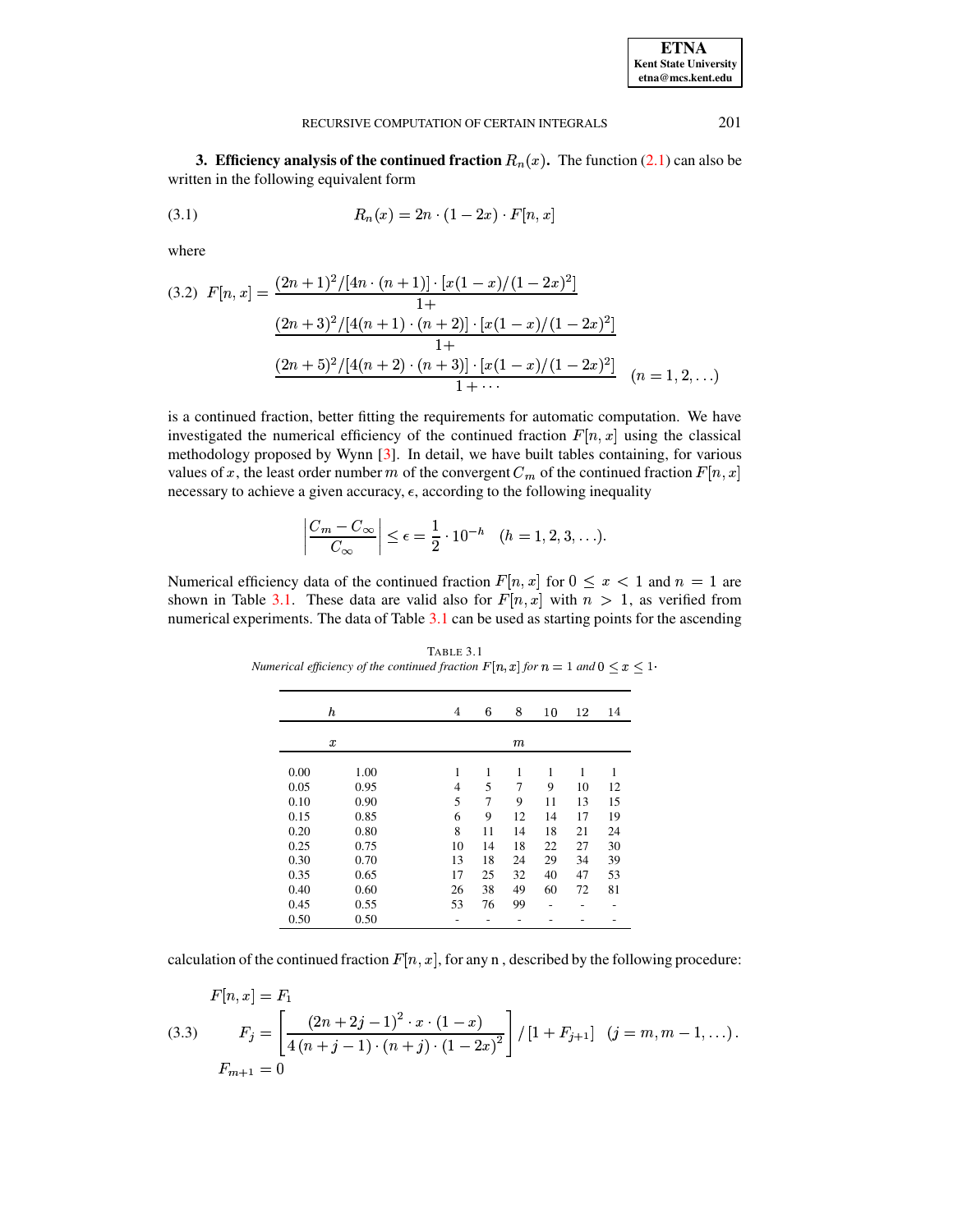| <b>ETNA</b>                  |
|------------------------------|
| <b>Kent State University</b> |
| etna@mcs.kent.edu            |

The numerical efficiency of the continued fraction  $F[n, x]$  can be improved introducing the function

$$
\frac{1}{2} \cdot \left[ -1 + \sqrt{1 + \frac{4x \cdot (1-x)}{(1-2x)^2}} \right] = \frac{x \cdot (1-x)/(1-2x)^2}{1+}
$$

$$
\frac{x \cdot (1-x)/(1-2x)^2}{1+}
$$

$$
\frac{x \cdot (1-x)/(1-2x)^2}{1+ \cdots}
$$

that can be a good approximation, for large values of  $m$ , of the continued fraction

$$
\frac{(2n+2m+1)^2/[4(n+m)\cdot(n+m+1)]\cdot[x\cdot(1-x)/(1-2x)^2]}{1+}
$$
  

$$
\frac{(2n+2m+3)^2/[4(n+m+1)\cdot(n+m+2)]\cdot[x\cdot(1-x)/(1-2x)^2]}{1+}
$$
  

$$
\frac{(2n+2m+5)^2/[4(n+m+2)\cdot(n+m+3)]\cdot[x\cdot(1-x)/(1-2x)^2]}{1+\cdots}
$$

We obtain in this way

$$
(3.4) F[n,x] = \frac{(2n+1)^2/[4n \cdot (n+1)] \cdot [x \cdot (1-x)/(1-2x)^2]}{1+}
$$

$$
\frac{(2n+3)^2/[4(n+1) \cdot (n+2)] \cdot [x \cdot (1-x)/(1-2x)^2]}{1+\cdots}
$$

$$
\frac{(2n+2m-1)^2/[4(n+m-1) \cdot (n+m)] \cdot [x \cdot (1-x)/(1-2x)^2]}{[1+\sqrt{1+[4x \cdot (1-x)/(1-2x)^2]}]/2}.
$$

The numerical efficiency data of the continued fraction  $F[n, x]$  so modified, collected for  $n = 1$  in the Table 3.2, show a significant efficiency improvement in comparison to the original  $F[n, x]$ . In this case the recursive procedure for the ascending calculation of continued

TABLE 3.2 Numerical efficiency of the continued fraction  $F[n, x]$  for  $n = 1$  and  $0 \le x \le 1$ , with introduction of the analytical approximation for large values of  $m$  (see the recursive procedure (3.5)

|      | h                | 4              | 6  | 8      | 10 | 12 | 14 |
|------|------------------|----------------|----|--------|----|----|----|
|      | $\boldsymbol{x}$ |                |    | $_{m}$ |    |    |    |
| 0.00 | 1.00             | 1              | 1  | 1      | 1  | 1  | 1  |
| 0.05 | 0.95             | 3              | 4  | 5      | 7  | 8  | 9  |
| 0.10 | 0.90             | 3              | 5  | 7      | 9  | 11 | 12 |
| 0.15 | 0.85             | $\overline{4}$ | 6  | 8      | 11 | 13 | 15 |
| 0.20 | 0.80             | $\overline{4}$ | 7  | 10     | 13 | 16 | 18 |
| 0.25 | 0.75             | 5              | 8  | 12     | 16 | 19 | 23 |
| 0.30 | 0.70             | 6              | 10 | 15     | 19 | 24 | 29 |
| 0.35 | 0.65             | 7              | 13 | 19     | 25 | 32 | 38 |
| 0.40 | 0.60             | 9              | 17 | 27     | 37 | 47 | 56 |
| 0.45 | 0.55             | 14             | 29 | 47     | 67 | 87 |    |
| 0.50 | 0.50             |                |    |        |    |    |    |

202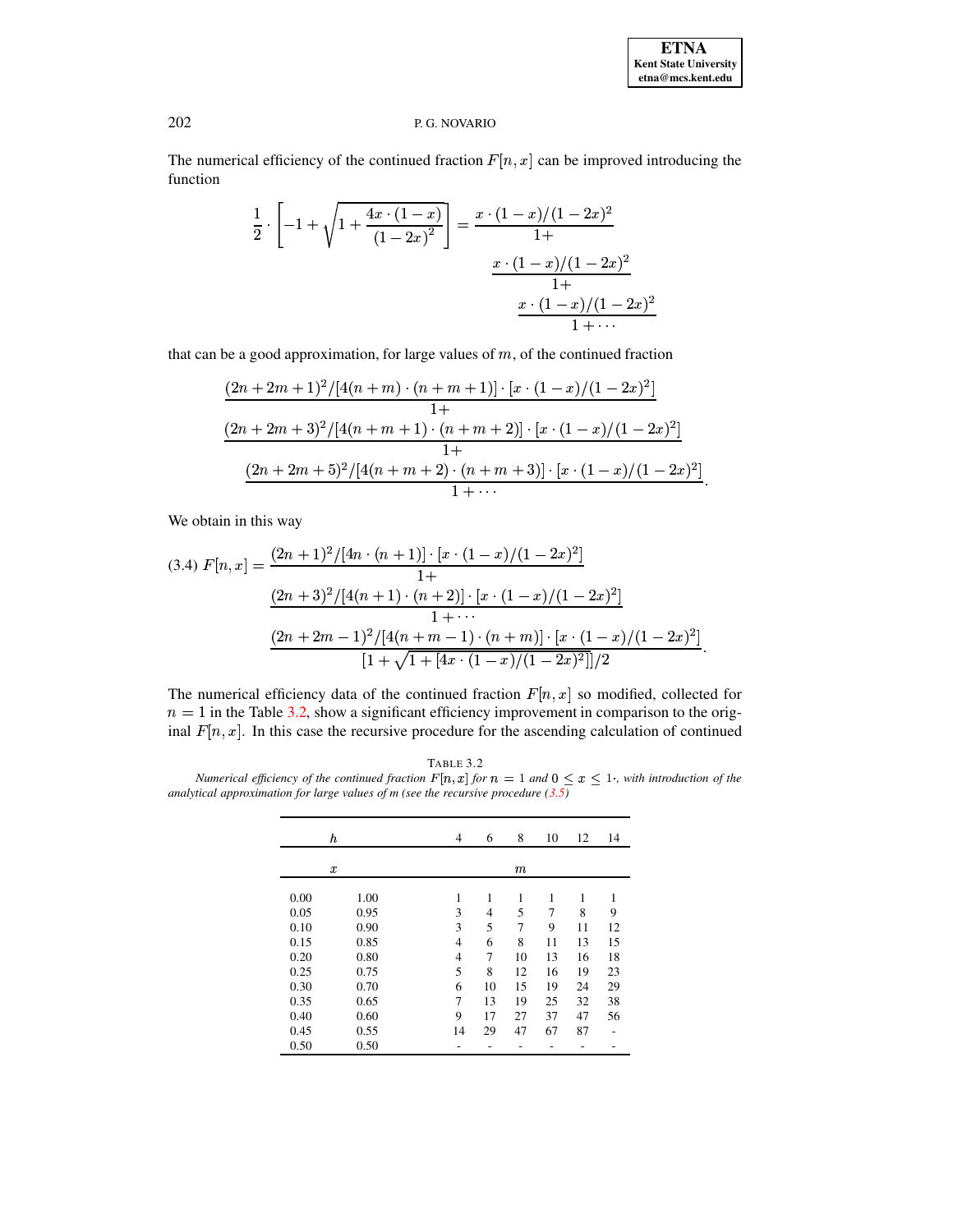fraction  $F[n, x]$  is modified as follows:

<span id="page-5-0"></span>
$$
F[n, x] = F_1
$$
\n
$$
(3.5) \qquad F_j = \left[ \frac{(2n+2j-1)^2 \cdot x \cdot (1-x)}{4(n+j-1) \cdot (n+j) \cdot (1-2x)^2} \right] / [1 + F_{j+1}] \quad (j = m, m-1, \ldots)
$$
\n
$$
F_{m+1} = \left[ -1 + \sqrt{1 + \left[ 4x \cdot (1-x) / (1-2x)^2 \right]} \right] / 2
$$

The starting data for  $(3.5)$ , collected in Table 3.2, are valid for any n, as confirmed by numerical experiments.

The continued fraction  $F[n, x]$  is also convergent in the half-planes  $x < 0$  and  $x > 1$ , according to the possibility of analytical extension of  $N_n(x)$  as shown in the following expressions:

$$
N_n(x) = \frac{1}{\sqrt{1-x}} \cdot \int_0^{\pi/2} \frac{\sin^{2n}(\Phi)}{\sqrt{1-x \cdot \sin^2(\Phi)/(x-1)}} \cdot d\Phi
$$
  

$$
= \frac{\sqrt{\pi}}{2} \cdot \frac{\Gamma(n+\frac{1}{2})}{\Gamma(n+1)} \cdot \frac{1}{\sqrt{1-x}} \cdot F\left[n+\frac{1}{2}, n+\frac{1}{2}; 1; \frac{x}{1-x}\right] \quad (x < 0)
$$
  

$$
N_n(1-x) = \frac{1}{\sqrt{x}} \cdot \int_0^{\pi/2} \frac{\sin^{2n}(\Phi)}{\sqrt{1-(x-1) \cdot \sin^2(\Phi)/x}} \cdot d\Phi
$$
  

$$
= \frac{\sqrt{\pi}}{2} \cdot \frac{\Gamma(n+\frac{1}{2})}{\Gamma(n+1)} \cdot \frac{1}{\sqrt{x}} \cdot F\left[n+\frac{1}{2}, n+\frac{1}{2}; 1; \frac{x-1}{x}\right] \quad (x > 1)
$$

directly deriving from  $(1.1)$  by easy transformation.

The efficiency data of  $F[n, x]$  for  $n = 1$  and related to the intervals  $(-\infty < x < 0)$  and  $(1 < x < \infty)$ , expressed in terms of the variable  $y = 4x \cdot (1 - x) / (1 - 2x)^2$  for  $(-1 < y <$ 0), are shown in Table 3.3. Also in this case the efficiency data are almost independent on the values of variable  $n$ , as verified by numerical experiments.

TABLE 3.3 Numerical efficiency of the continued fraction  $F[n, x]$  for  $n = 1$  and  $x > 1$  and  $x < 0$ , expressed in terms of the variable  $y = 4x \cdot (1 - x) / (1 - 2x)^2$  for  $(-1 < y < 0)$ .

| $\boldsymbol{h}$        | $\overline{4}$ | 6  | 8     | 10 | 12 | 14 |
|-------------------------|----------------|----|-------|----|----|----|
| $y = 4x (1-x)/(1-2x)^2$ |                |    | $\,m$ |    |    |    |
| 0.00                    | 1              | 1  | 1     | 1  | 1  |    |
| $-0.10$                 | 3              | 5  | 6     | 7  | 8  | 9  |
| $-0.20$                 | $\overline{4}$ | 6  | 7     | 9  | 10 | 12 |
| $-0.30$                 | 5              | 7  | 8     | 10 | 12 | 14 |
| $-0.40$                 | 5              | 8  | 10    | 12 | 14 | 16 |
| $-0.50$                 | 6              | 9  | 11    | 14 | 17 | 19 |
| $-0.60$                 | 7              | 10 | 13    | 16 | 19 | 22 |
| $-0.70$                 | 8              | 12 | 16    | 20 | 23 | 27 |
| $-0.80$                 | 10             | 15 | 20    | 25 | 30 | 34 |
| $-0.90$                 | 15             | 22 | 29    | 36 | 43 | 49 |
| $-1.00$                 |                |    |       |    |    |    |

203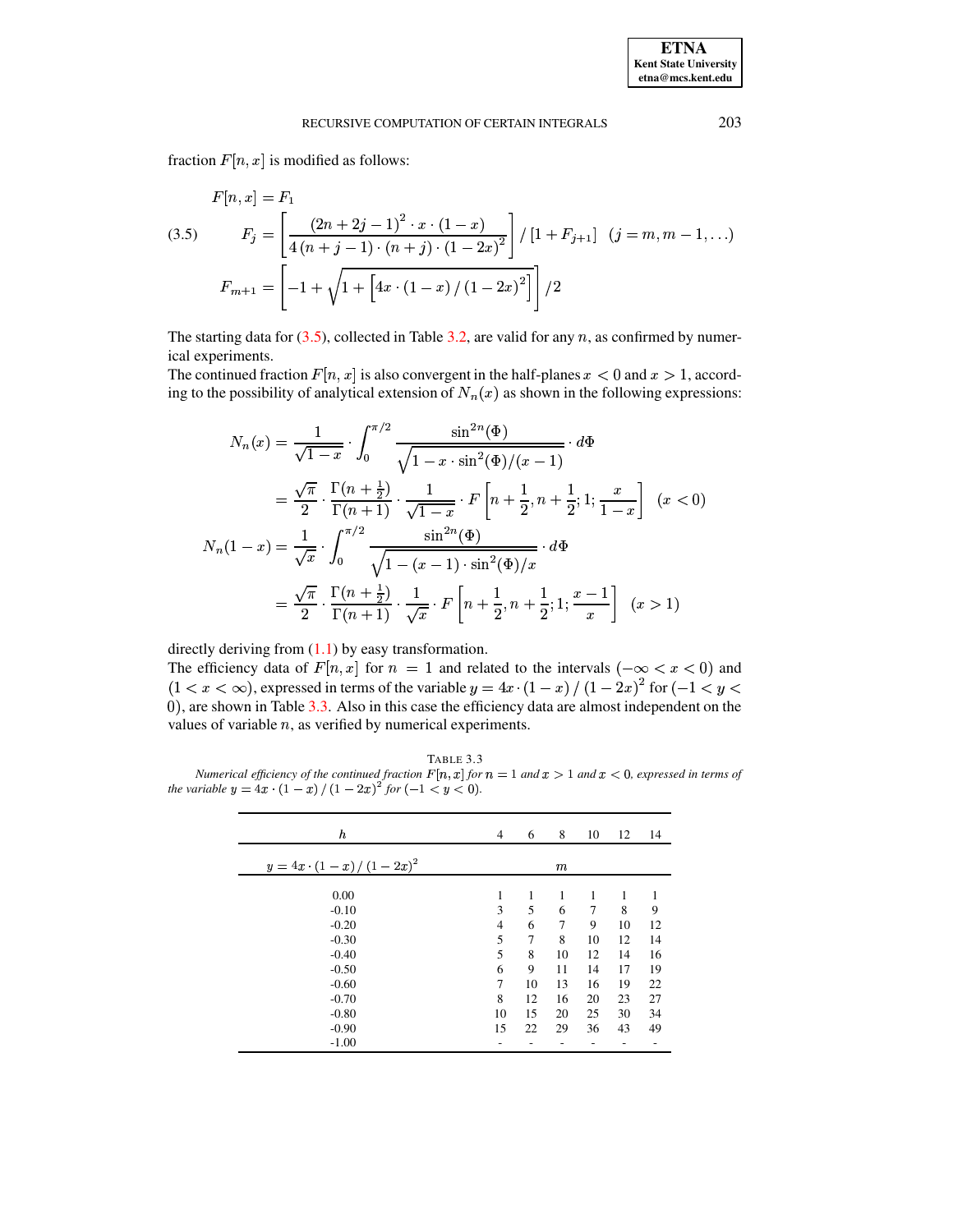4. Computation of the initial conditions. For the numerical computation of the initial conditions (2.4) the known power series expansions and polynomial approximations of the functions  $K(x)$  and  $E(x)$  [4] [5] can be used. To reach a high accuracy we have used the following power series expansions, obtained by the quadratic and linear transformations of the hypergeometric functions describing  $K(x)$  and  $E(x)$  [6]:

•  $(0 \le x \le 0.8)$ :

<span id="page-6-0"></span>(4.1)  
\n
$$
K(x) = \frac{\pi}{1 + \sqrt{1 - x}} \cdot \left[ 1 + \sum_{n=1}^{\infty} g_n^2 \cdot \left( \frac{1 - \sqrt{1 - x}}{1 + \sqrt{1 - x}} \right)^{2n} \right]
$$
\n
$$
R_0(x) \cdot K(x) = \pi \cdot \left[ \frac{1 - \sqrt{1 - x}}{2} + \sum_{n=1}^{\infty} g_n^2 \cdot \left( \frac{1 - \sqrt{1 - x}}{1 + \sqrt{1 - x}} \right)^{2n} \right] - \left[ -\pi \cdot \left( 1 + \sqrt{1 - x} \right) \cdot \sum_{n=1}^{\infty} g_n^2 \cdot \frac{4n - 1}{4n - 2} \cdot \left( \frac{1 - \sqrt{1 - x}}{1 + \sqrt{1 - x}} \right)^{2n} \right]
$$

•  $(0.80 \leq x < 1)$ :

<span id="page-6-1"></span>(4.2)  
\n
$$
K(x) = \ln \frac{4}{\sqrt{1-x}} \cdot \left[ 1 + \sum_{n=1}^{\infty} g_n^2 \cdot (1-x)^n \right] - \sum_{n=1}^{\infty} g_n^2 \cdot \nu_n \cdot (1-x)^n
$$
\n
$$
R_0(x) \cdot K(x) = \frac{1-x}{4} \cdot \ln \frac{1-x}{16} \cdot \left( 1 + \sum_{n=1}^{\infty} \frac{g_n^2}{n+1} \cdot (1-x)^n \right) + \frac{3+x}{4} + \frac{1-x}{2} \cdot \sum_{n=1}^{\infty} \frac{g_n^2 \cdot \mu_n}{n+1} \cdot (1-x)^n
$$

where

$$
g_n = \frac{1}{2} \cdot \frac{3}{4} \cdot \cdot \cdot \frac{2n-1}{2n}; \qquad \nu_n = \sum_{m=1}^n \frac{1}{m \cdot (2m-1)};
$$

$$
\mu_n=\nu_n-\frac{1}{2(n+1)}.
$$

The numerical efficiency of the power series expansions  $(4.1)$ ,  $(4.2)$ , expressed in terms of least number  $m$  of partial sums of the power series expansions necessary to reach an accuracy not greater than  $\epsilon = 0.5 \cdot 10^{-h}$   $(h = 4, 6, 8, 10, 12, 14)$ , is shown in the Tables 4.1, 4.2 respectively.

**5. Final remarks.** The algorithm described in section 2 is specific for the numerical calculation of the integral function. The advantage of the proposed algorithm, instead of using a generalized method to compute the hypergeometric function  $F[a, b; c; x]$ , such as that proposed by Forrey [7], is particularly evident in the domain  $(0.5 \le x < 1)$  and in the case of  $c - a - b$  = integer, that is the case of the we aim to investigate. In fact the Forrey method requires a complex mechanism based on finite differences in order to solve the singularities occurring in the linear transformation, whereas the use of the proposed simple recursive relations  $(2.2)$  and  $(2.3)$  is undoubtedly to be preferred.

To show the efficiency of the proposed algorithm, we have developed a numerical tabulation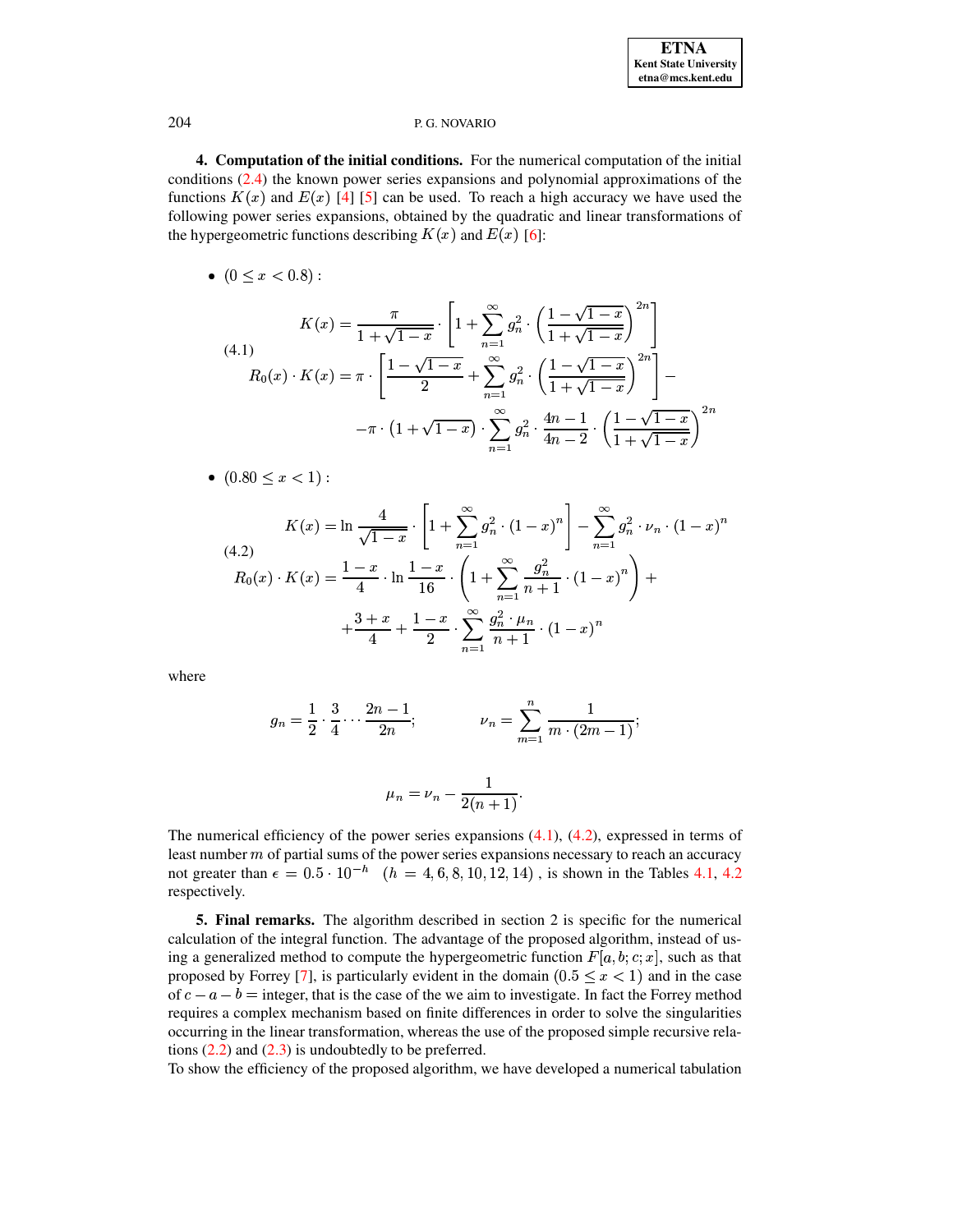|                  |                |                |                  | K(x)           |    |    |                |                |                | $R_0(x) \cdot K(x)$ ) |                |    |
|------------------|----------------|----------------|------------------|----------------|----|----|----------------|----------------|----------------|-----------------------|----------------|----|
| h                | $\overline{4}$ | 6              | 8                | 10             | 12 | 14 | $\overline{4}$ | 6              | 8              | 10                    | 12             | 14 |
| $\boldsymbol{x}$ |                |                | $\boldsymbol{m}$ |                |    |    |                |                | $\,m$          |                       |                |    |
| 0.00             |                |                | 1                | 1              |    |    |                | 1              | 1              | 1                     |                | 1  |
| 0.10             |                |                | $\overline{2}$   | $\overline{2}$ | 3  | 4  |                | $\overline{2}$ | $\overline{c}$ | 3                     | $\overline{4}$ | 4  |
| 0.20             |                | $\overline{c}$ | $\overline{2}$   | 3              | 4  | 5  |                | $\overline{2}$ | 3              | $\overline{4}$        | $\overline{4}$ | 5  |
| 0.30             |                | $\overline{2}$ | 3                | 4              | 5  | 6  | $\overline{c}$ | 3              | 3              | $\overline{4}$        | 5              | 6  |
| 0.40             |                | $\overline{2}$ | 4                | 5              | 6  | 7  | $\overline{2}$ | 3              | 4              | 5                     | 6              | 7  |
| 0.50             | $\overline{c}$ | 3              | 4                | 5              | 7  | 8  | $\overline{c}$ | 3              | 5              | 6                     | 7              | 8  |
| 0.60             | $\overline{c}$ | 4              | 5                | 6              | 8  | 9  | 3              | $\overline{4}$ | 5              | 7                     | 8              | 10 |
| 0.70             | 3              | 4              | 6                | 8              | 10 | 11 | 3              | 5              | 6              | 8                     | 10             | 12 |
| 0.80             | 3              | 6              | 8                | 10             | 12 | 14 | $\overline{4}$ | 6              | 8              | 10                    | 13             | 15 |
| 0.90             | 5              | 8              | 11               | 15             | 18 | 22 | 5              | 8              | 12             | 15                    | 18             | 22 |

TABLE 4.1 Numerical efficiency of K (x) and  $R_0(x)$  K(x) ) for  $(0 \le x \le 0.90)$  (4.1).

TABLE 4.2 Numerical efficiency of  $K(x)$  and  $R_0(x)$   $K(x)$  for  $(0.75 \le x \le 0.99)$  (4.2).

|                  |                |                |                | K(x) |    |    |                |                |                | $R_0(x)$ $K(x)$ ) |    |    |
|------------------|----------------|----------------|----------------|------|----|----|----------------|----------------|----------------|-------------------|----|----|
| $\boldsymbol{h}$ | $\overline{4}$ | 6              | 8              | 10   | 12 | 14 | $\overline{4}$ | 6              | 8              | 10                | 12 | 14 |
| $\boldsymbol{x}$ |                |                | $\,m$          |      |    |    |                |                | $\,m$          |                   |    |    |
|                  |                |                |                |      |    |    |                |                |                |                   |    |    |
| 0.75             | 4              | 7              | 10             | 13   | 16 | 20 | 3              | 5              | 8              | 11                | 14 | 17 |
| 0.80             | 4              | 6              | 9              | 11   | 14 | 17 | $\overline{2}$ | 5              | 7              | 9                 | 12 | 15 |
| 0.85             | 3              | 5              | 7              | 10   | 12 | 14 | 2              | $\overline{4}$ | 6              | 8                 | 10 | 12 |
| 0.90             | 3              | 4              | 6              | 8    | 10 | 12 |                | 3              | 5              | 6                 | 8  | 10 |
| 0.95             | $\overline{c}$ | 3              | 5              | 6    | 8  | 9  |                | $\overline{c}$ | 3              | 5                 | 6  | 8  |
| 0.96             | 2              | 3              | $\overline{4}$ | 6    | 7  | 8  |                | $\overline{c}$ | 3              | 4                 | 6  | 7  |
| 0.97             | $\mathfrak{D}$ | 3              | $\overline{4}$ | 5    | 7  | 8  |                | $\mathfrak{D}$ | 3              | 4                 | 5  | 6  |
| 0.98             | 1              | $\overline{2}$ | $\overline{4}$ | 5    | 6  | 7  |                | 1              | $\overline{2}$ | 4                 | 5  | 6  |
| 0.99             | 1              | 2              | 3              | 4    | 5  | 6  |                | 1              | $\overline{2}$ | 3                 | 4  | 5  |

of the integral function  $N_n(x)$  for  $x = 0(0.02)1$  and  $n = 1(1)20$ , with twelve right digits  $(12.D)$  (cutting off the results at 13th digit), as shown in Tables 5.1, 5.2, 5.3, 5.4, 5.5. The recursive relations (2.2) (2.3) and (2.5) and (2.6)(2.7) respectively in the ranges (0.45  $\leq$   $x$  < 1) and  $(0 \le x < 0.45)$  have been adopted. The associated continued fraction  $F[n, x]$  has been calculated by means of the ascending method described in  $(3.5)$ .

205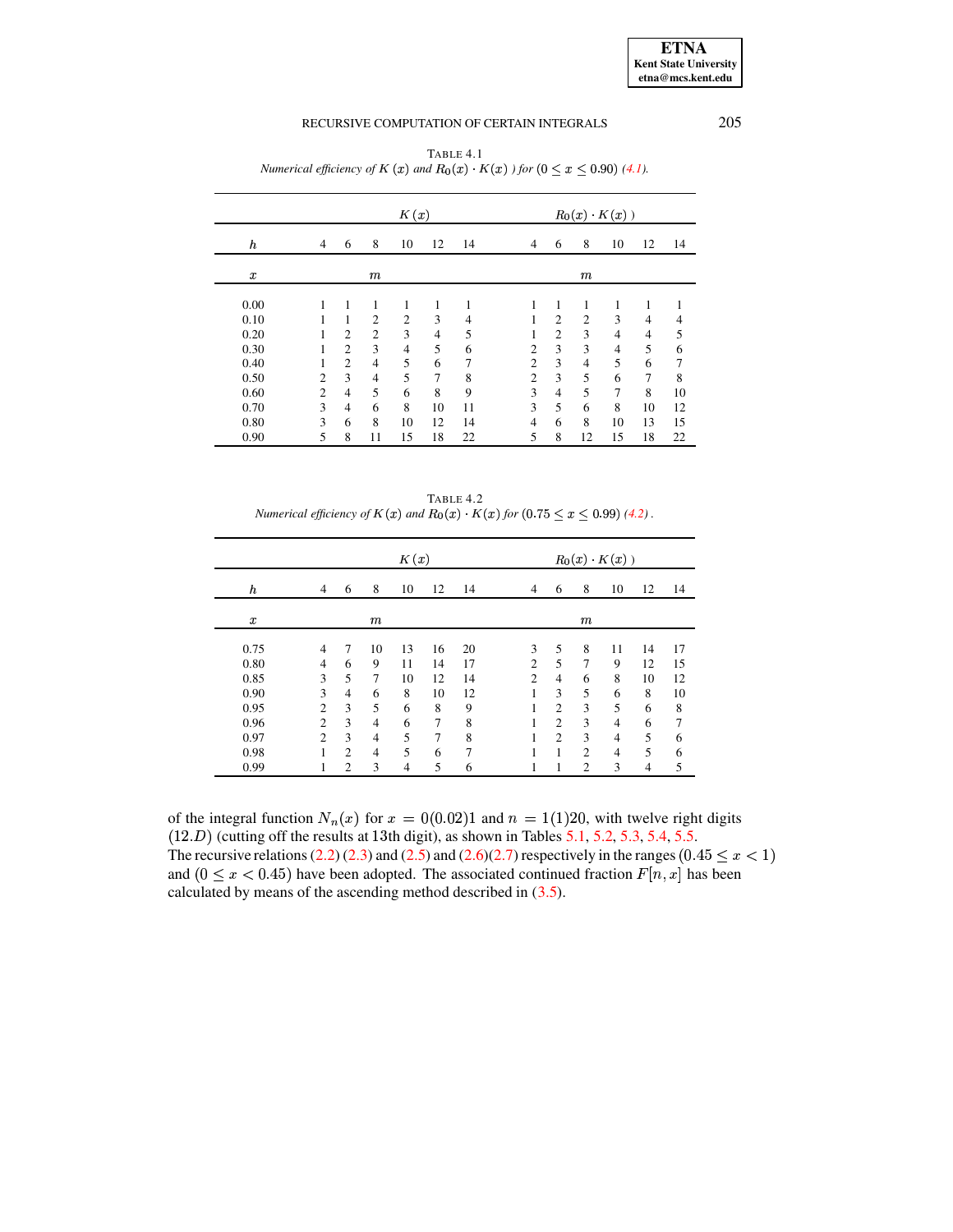TABLE 5.1 *Tabulation of*  $N_n(x)$  *for*  $x = 0(0.02)1$  *and*  $n = 1(1)4$  12*D*.

<span id="page-8-0"></span>

| $\boldsymbol{x}$ | $N_1(x)$       | $N_2(x)$       | $N_3(x)$       | $N_4(x)$       |
|------------------|----------------|----------------|----------------|----------------|
| 0.00             | 0.785398163397 | 0.589048622548 | 0.490873852123 | 0.429514620607 |
| 0.02             | 0.787376540324 | 0.590035939077 | 0.491490224948 | 0.429945755569 |
| 0.04             | 0.789385317163 | 0.591034583130 | 0.492112237553 | 0.430380170463 |
| 0.06             | 0.791425485963 | 0.592044848588 | 0.492740011293 | 0.430817925558 |
| 0.08             | 0.793498090584 | 0.593067042028 | 0.493373671988 | 0.431259083056 |
| 0.10             | 0.795604230495 | 0.594101483517 | 0.494013350166 | 0.431703707180 |
| 0.12             | 0.797745064957 | 0.595148507464 | 0.494659181326 | 0.432151864280 |
| 0.14             | 0.799921817599 | 0.596208463561 | 0.495311306213 | 0.432603622929 |
| 0.16             | 0.802135781461 | 0.597281717788 | 0.495969871123 | 0.433059054043 |
| 0.18             | 0.804388324561 | 0.598368653523 | 0.496635028225 | 0.433518230999 |
| 0.20             | 0.806680896037 | 0.599469672739 | 0.497306935913 | 0.433981229763 |
| 0.22             | 0.809015032955 | 0.600585197325 | 0.497985759186 | 0.434448129028 |
| 0.24             | 0.811392367873 | 0.601715670522 | 0.498671670055 | 0.434919010364 |
| 0.26             | 0.813814637257 | 0.602861558501 | 0.499364847990 | 0.435393958375 |
| 0.28             | 0.816283690869 | 0.604023352107 | 0.500065480406 | 0.435873060874 |
| 0.30             | 0.818801502291 | 0.605201568768 | 0.500773763188 | 0.436356409065 |
| 0.32             | 0.821370180720 | 0.606396754613 | 0.501489901266 | 0.436844097746 |
| 0.34             | 0.823991984263 | 0.607609486816 | 0.502214109244 | 0.437336225522 |
| 0.36             | 0.826669334951 | 0.608840376197 | 0.502946612092 | 0.437832895046 |
| 0.38             | 0.829404835766 | 0.610090070122 | 0.503687645899 | 0.438334213265 |
| 0.40             | 0.832201290006 | 0.611359255743 | 0.504437458708 | 0.438840291707 |
| 0.42             | 0.835061723414 | 0.612648663623 | 0.505196311439 | 0.439351246777 |
| 0.44             | 0.837989409560 | 0.613959071822 | 0.505964478902 | 0.439867200095 |
| 0.46             | 0.840987899080 | 0.615291310498 | 0.506742250935 | 0.440388278849 |
| 0.48             | 0.844061053535 | 0.616646267126 | 0.507529933656 | 0.440914616205 |
| 0.50             | 0.847213084793 | 0.618024892433 | 0.508327850876 | 0.441446351738 |
| 0.52             | 0.850448601114 | 0.619428207178 | 0.509136345674 | 0.441983631920 |
| 0.54             | 0.853772661373 | 0.620857309933 | 0.509955782175 | 0.442526610659 |
| 0.56             | 0.857190839279 | 0.622313386065 | 0.510786547557 | 0.443075449894 |
| 0.58             | 0.860709299943 | 0.623797718155 | 0.511629054326 | 0.443630320265 |
| 0.60             | 0.864334891874 | 0.625311698151 | 0.512483742923 | 0.444191401859 |
| 0.62             | 0.868075258389 | 0.626856841657 | 0.513351084695 | 0.444758885948 |
| 0.64             | 0.871938973766 | 0.628434804827 | 0.514231585335 | 0.445332971440 |
| 0.66             | 0.875935711265 | 0.630047404512 | 0.515125788868 | 0.445913874956 |
| 0.68             | 0.880076452748 | 0.631696642493 | 0.516034282302 | 0.446501823059 |
| 0.70             | 0.884373753368 | 0.633384734896 | 0.516957701104 | 0.447097058162 |
| 0.72             | 0.888842080365 | 0.635114148303 | 0.517896735700 | 0.447699839260 |
| 0.74             | 0.893498253355 | 0.636887644592 | 0.518852139252 | 0.448310443826 |
| 0.76             | 0.898362026539 | 0.638708337394 | 0.529824737076 | 0.448929170028 |
| 0.78             | 0.903456874016 | 0.640579764283 | 0.520815438165 | 0.449556339368 |
| 0.80             | 0.908811073704 | 0.642505980754 | 0.521825249508 | 0.450192299818 |
| 0.82             | 0.914459244384 | 0.644491685142 | 0.522855294129 | 0.450837429631 |
| 0.84             | 0.920444596457 | 0.646542388865 | 0.523906834288 | 0.451492142005 |
| 0.86             | 0.926822358748 | 0.648664655444 | 0.524981301942 | 0.452156890897 |
| 0.88             | 0.933665253836 | 0.650866448719 | 0.526080339883 | 0.452832178425 |
| 0.90             | 0.941072801521 | 0.653157664358 | 0.527205859201 | 0.453518564499 |
| 0.92             | 0.949188468037 | 0.655550992321 | 0.528360123158 | 0.454216679759 |
| 0.94             | 0.958235085176 | 0.658063439615 | 0.529545877187 | 0.454927243682 |
| 0.96             | 0.968601799255 | 0.660719378586 | 0.530766568564 | 0.455651091397 |
| 0.98             | 0.981134377670 | 0.663558106816 | 0.532026774048 | 0.456389217084 |
| 1.00             | 1.000000000000 | 0.66666666666  | 0.533333333333 | 0.457142857142 |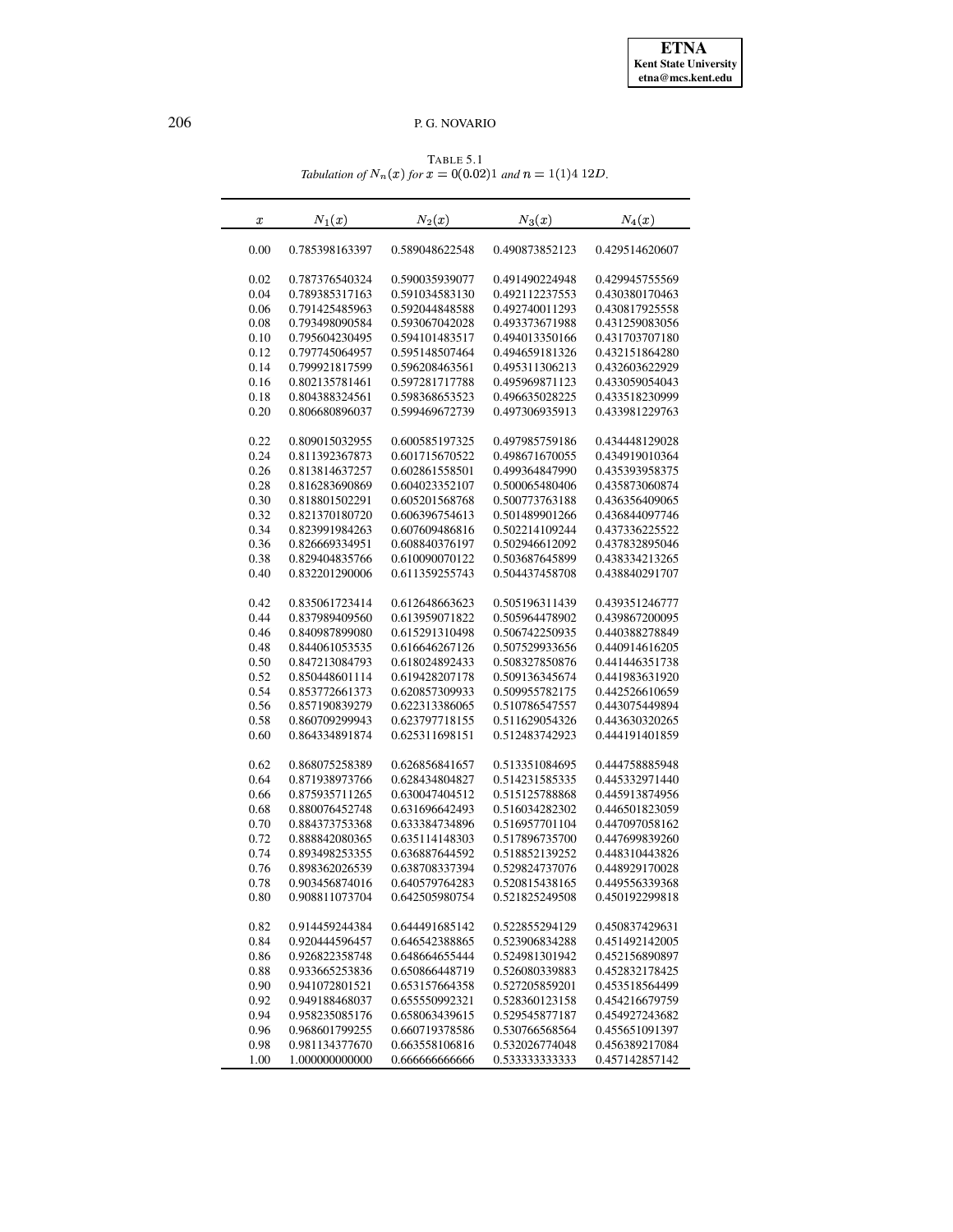TABLE 5.2 *Tabulation of*  $N_n(x)$  for  $x = 0(0.02)1$  and  $n = 5(1)8$  12D.

<span id="page-9-0"></span>

| $\boldsymbol{x}$ | $N_5(x)$       | $N_6(x)$       | $N_7(x)$       | $N_8(x)$       |
|------------------|----------------|----------------|----------------|----------------|
| 0.00             | 0.386563158547 | 0.354349562001 | 0.329038879001 | 0.308473949063 |
| 0.02             | 0.386886335379 | 0.354603384010 | 0.329245044578 | 0.308645710540 |
| 0.04             | 0.387211615966 | 0.354858649806 | 0.329452251424 | 0.308818252071 |
| 0.06             | 0.387539034032 | 0.355115379913 | 0.329660512833 | 0.308991582695 |
| 0.08             | 0.387868624258 | 0.355373595376 | 0.329869842409 | 0.309165711641 |
| 0.10             | 0.388200422325 | 0.355633317784 | 0.330080254068 | 0.309340648337 |
| 0.12             | 0.388534464952 | 0.355894569289 | 0.330291762061 | 0.309516402412 |
| 0.14             | 0.388870789947 | 0.356157372630 | 0.330504380974 | 0.309692983706 |
| 0.16             | 0.389209436255 | 0.356421751155 | 0.330718125752 | 0.309870402276 |
| 0.18             | 0.389550444008 | 0.356687728850 | 0.330933011702 | 0.310048668404 |
| 0.20             | 0.389893854584 | 0.356955330360 | 0.331149054516 | 0.310227792605 |
| 0.22             | 0.390239710661 | 0.357224581023 | 0.331366270278 | 0.310407785635 |
| 0.24             | 0.390588056285 | 0.357495506896 | 0.331584675486 | 0.310588658499 |
| 0.26             | 0.390938936935 | 0.357768134787 | 0.331804287063 | 0.310770422459 |
| 0.28             | 0.391292399591 | 0.358042492293 | 0.332025122378 | 0.310953089049 |
| 0.30             | 0.391648492819 | 0.358318607828 | 0.332247199265 | 0.311136670078 |
| 0.32             | 0.392007266846 | 0.358596510670 | 0.332470536036 | 0.311321177646 |
| 0.34             | 0.392368773650 | 0.358876230995 | 0.332695151511 | 0.311506624151 |
| 0.36             | 0.392733067058 | 0.359157799924 | 0.332921065032 | 0.311693022304 |
| 0.38             | 0.393100202845 | 0.359441249566 | 0.333148296489 | 0.311880385141 |
| 0.40             | 0.393470238845 | 0.359726613074 | 0.333376866347 | 0.312068726034 |
| 0.42             | 0.393843235070 | 0.360013924689 | 0.333606795668 | 0.312258058708 |
| 0.44             | 0.394219253840 | 0.360303219808 | 0.333838106142 | 0.312448397255 |
| 0.46             | 0.394598359920 | 0.360594535034 | 0.334070820116 | 0.312639756146 |
| 0.48             | 0.394980620676 | 0.360887908252 | 0.334304960626 | 0.312832150254 |
| 0.50             | 0.395366106237 | 0.361183378695 | 0.334540551431 | 0.313025594869 |
| 0.52             | 0.395754889675 | 0.361480987022 | 0.334777617049 | 0.313220105713 |
| 0.54             | 0.396147047207 | 0.361780775403 | 0.335016182800 | 0.313415698943 |
| 0.56             | 0.396542658497 | 0.362082787608 | 0.335256274842 | 0.313612391292 |
| 0.58             | 0.396941806448 | 0.362387069110 | 0.335497920223 | 0.313810199843 |
| 0.60             | 0.397344578363 | 0.362693667184 | 0.335741146928 | 0.314009142306 |
| 0.62             | 0.397751065337 | 0.363002631037 | 0.335985983932 | 0.314209236918 |
| 0.64             | 0.398161363033 | 0.363314011926 | 0.336232461260 | 0.314410502495 |
| 0.66             | 0.398575571952 | 0.363627863307 | 0.336480610047 | 0.314612958467 |
| 0.68             | 0.398993797838 | 0.363944240993 | 0.336730462610 | 0.314816624910 |
| 0.70             | 0.399416152133 | 0.364263203320 | 0.336982052525 | 0.315021522580 |
| 0.72             | 0.399842752495 | 0.364584811353 | 0.337235414704 | 0.315227672954 |
| 0.74             | 0.400273723383 | 0.364909129089 | 0.337490585492 | 0.315435098273 |
| 0.76             | 0.400709196726 | 0.365236223712 | 0.337747602765 | 0.315643821589 |
| 0.78             | 0.401149312698 | 0.365566165857 | 0.338006506044 | 0.315838668158 |
| 0.80             | 0.401594220616 | 0.365899029928 | 0.338267336619 | 0.316065258784 |
| 0.82             | 0.402044079989 | 0.366234894449 | 0.338530137687 | 0.316278023308 |
| 0.84             | 0.402499061760 | 0.366573842474 | 0.338794954513 | 0.316492187247 |
| 0.86             | 0.402959349802 | 0.366915962062 | 0.339061834607 | 0.316707778589 |
| 0.88             | 0.403425142718 | 0.367261346834 | 0.339330827930 | 0.316924826533 |
| 0.90             | 0.403896656078 | 0.367610096634 | 0.339601987125 | 0.317143361587 |
| 0.92             | 0.404374125235 | 0.367962318320 | 0.339875367799 | 0.317363415679 |
| 0.94             | 0.404857808976 | 0.368318126749 | 0.340151028837 | 0.317585022279 |
| 0.96             | 0.405347994431 | 0.368677645991 | 0.340429032796 | 0.317808216550 |
| 0.98             | 0.405845004033 | 0.369041010927 | 0.340709446371 | 0.318033035515 |
| 1.00             | 0.406349206349 | 0.369408369408 | 0.340992340992 | 0.318259518259 |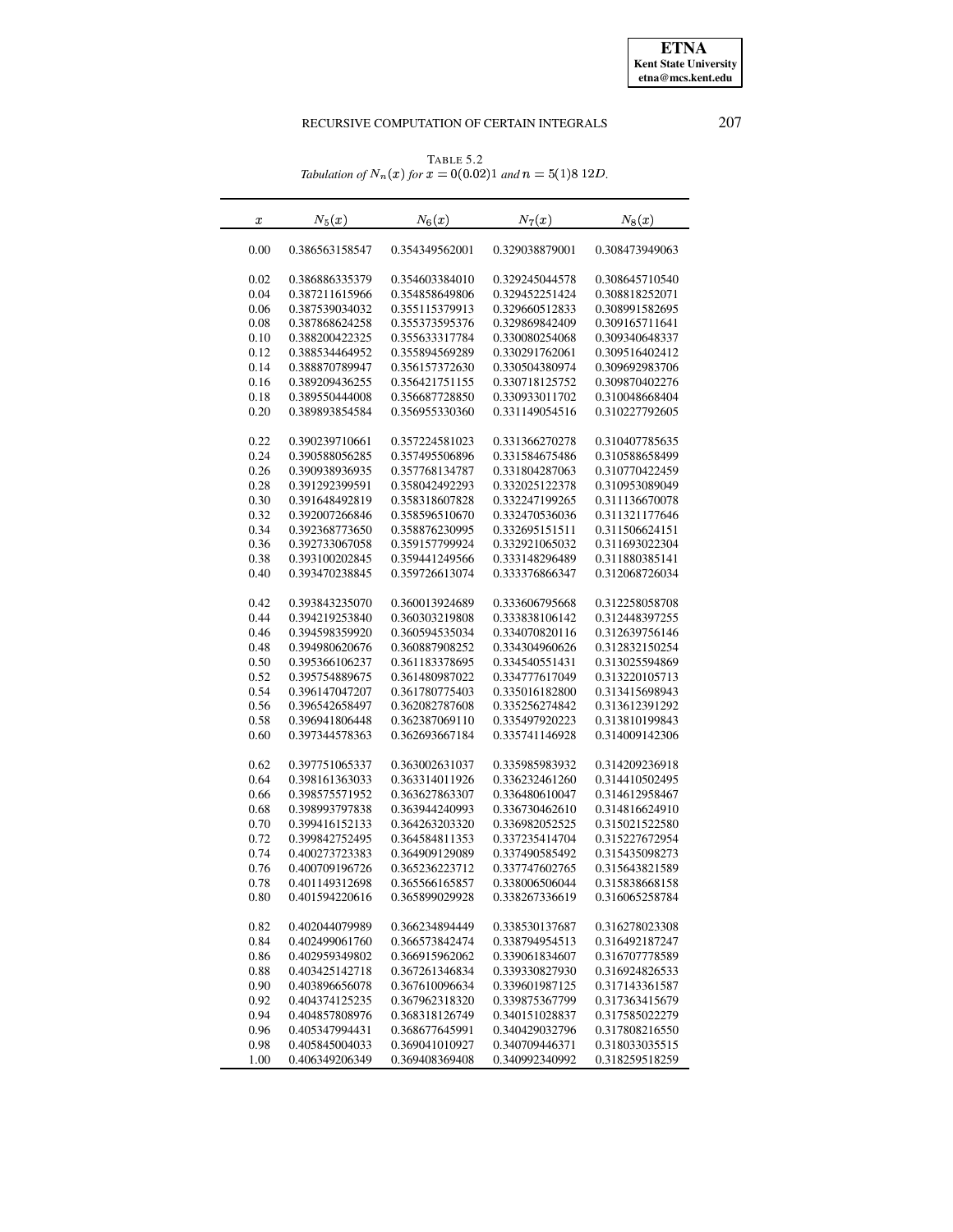TABLE 5.3 *Tabulation of*  $N_n(x)$  *for*  $x = 0(0.02)1$  *and*  $n = 9(1)12$  12*D*.

<span id="page-10-0"></span>

| $\boldsymbol{x}$ | $N_9(x)$                         | $N_{10}(x)$    | $N_{11}(x)$    | $N_{12}(x)$    |
|------------------|----------------------------------|----------------|----------------|----------------|
| 0.00             | 0.291336507449                   | 0.276769682076 | 0.264189241982 | 0.253181356899 |
| 0.02             | 0.291482474700                   | 0.276895723120 | 0.264299511923 | 0.253278891280 |
| 0.04             | 0.291629044143                   | 0.277022240513 | 0.264410166341 | 0.253376741292 |
| 0.06             | 0.291776222165                   | 0.277149238914 | 0.264521208724 | 0.253474909604 |
| 0.08             | 0.291924015279                   | 0.277276723064 | 0.264632642617 | 0.253573398927 |
| 0.10             | 0.292072430122                   | 0.277404697792 | 0.264744471626 | 0.253672212016 |
| 0.12             | 0.292221473466                   | 0.277533168014 | 0.264856699419 | 0.253771351670 |
| 0.14             | 0.292371152217                   | 0.277662138738 | 0.264969329726 | 0.253870822073 |
| 0.16             | 0.292521473423                   | 0.277791615067 | 0.265082366343 | 0.253970622090 |
| 0.18             | 0.292672444274                   | 0.277921600219 | 0.265195813133 | 0.254070758684 |
| 0.20             | 0.292824072111                   | 0.278052105431 | 0.265309674026 | 0.254171233498 |
| 0.22             | 0.292976364428                   | 0.278183130165 | 0.265423953026 | 0.254272049569 |
| 0.24             | 0.293129328879                   | 0.278314681906 | 0.265538654205 | 0.254373209984 |
| 0.26             | 0.293282973283                   | 0.278446766270 | 0.265653781714 | 0.254474717883 |
| 0.28             | 0.293437305626                   | 0.278579388985 | 0.265769339778 | 0.254576576460 |
| 0.30             | 0.293592334074                   | 0.278712555894 | 0.265885332703 | 0.254678788965 |
| 0.32             | 0.293748066972                   | 0.278846272961 | 0.266001764875 | 0.254781358706 |
| 0.34             | 0.293904512856                   | 0.278980546273 | 0.266118640766 | 0.254884289047 |
| 0.36             | 0.294061680454                   | 0.279115382043 | 0.266235964932 | 0.254987583416 |
| 0.38             | 0.294219578700                   | 0.279250786620 | 0.266353742019 | 0.255091245301 |
| 0.40             | 0.294378216737                   | 0.279386766486 | 0.266471976768 | 0.255195278255 |
| 0.42             | 0.294537603924                   | 0.279523328266 | 0.266590674012 | 0.255299685896 |
| 0.44             | 0.294697749848                   | 0.279660478731 | 0.266709838682 | 0.255404471913 |
| 0.46             | 0.294858664332                   | 0.279798224803 | 0.266829475813 | 0.255509640060 |
| 0.48             | 0.295020357441                   | 0.279936573562 | 0.266949590543 | 0.255615194169 |
| 0.50             | 0.295182839498                   | 0.280075532251 | 0.267070188117 | 0.255721138142 |
| 0.52             | 0.295346121087                   | 0.280215108279 | 0.267191273896 | 0.255827475960 |
| 0.54             | 0.295510213071                   | 0.280355309235 | 0.267312853353 | 0.255934211684 |
| 0.56             | 0.295675126600                   | 0.280496142887 | 0.267434932084 | 0.256041349455 |
| 0.58             | 0.295840873124                   | 0.280637617194 | 0.267557515809 | 0.256148893501 |
| 0.60             | 0.296007464407                   | 0.280779740311 | 0.267680610376 | 0.256256848135 |
| 0.62             | 0.296174912540                   | 0.280922520599 | 0.267804221768 | 0.256365217764 |
| 0.64             | 0.296343229961                   | 0.281065966634 | 0.267928356108 | 0.256474006887 |
| 0.66             | 0.296512429464                   | 0.281210087213 | 0.268053019661 | 0.256583220100 |
| 0.68             | 0.296682524223                   | 0.281354891368 | 0.268178218846 | 0.256692862101 |
| 0.70             | 0.296853527804                   | 0.281500388372 | 0.268303960235 | 0.256802937690 |
| 0.72             | 0.297025454195                   | 0.281646587755 | 0.268430250566 | 0.256913451780 |
| 0.74             | 0.297198317818                   | 0.281793499311 | 0.268557096744 | 0.257024409382 |
| 0.76             | 0.297372133558                   | 0.281941133115 | 0.268684505854 | 0.257135815667 |
| 0.78             | 0.297546916788                   | 0.282089499535 | 0.268812485163 | 0.257247675867 |
| 0.80             | 0.297722683396                   | 0.282238609246 | 0.268941042135 | 0.257359995381 |
| 0.82             | 0.297899444981                   | 0.282388473247 | 0.269070184433 | 0.257472779729 |
| 0.84             | 0.298077233059                   | 0.282539102879 | 0.269199919935 | 0.257586034570 |
| 0.86             | 0.298256050754                   | 0.282690509841 | 0.269330256740 | 0.257699765707 |
| 0.88             | 0.298435921184                   | 0.282842796316 | 0.269461203180 | 0.257813979093 |
| 0.90             | 0.298616863334                   | 0.282995704485 | 0.269592767836 | 0.257928680837 |
| 0.92             | 0.298798896936                   | 0.283149517563 | 0.269724959544 | 0.258043877216 |
| 0.94             | 0.298982042531                   | 0.283304158814 | 0.269857787417 | 0.258159574676 |
| 0.96             | 0.299166321525                   | 0.283459642090 | 0.269991260854 | 0.258275779847 |
| 0.98             | 0.299351756267<br>0.299538370126 | 0.283615981760 | 0.270125389562 | 0.258392499551 |
| 1.00             |                                  | 0.283773192751 | 0.270260183572 | 0.258509740808 |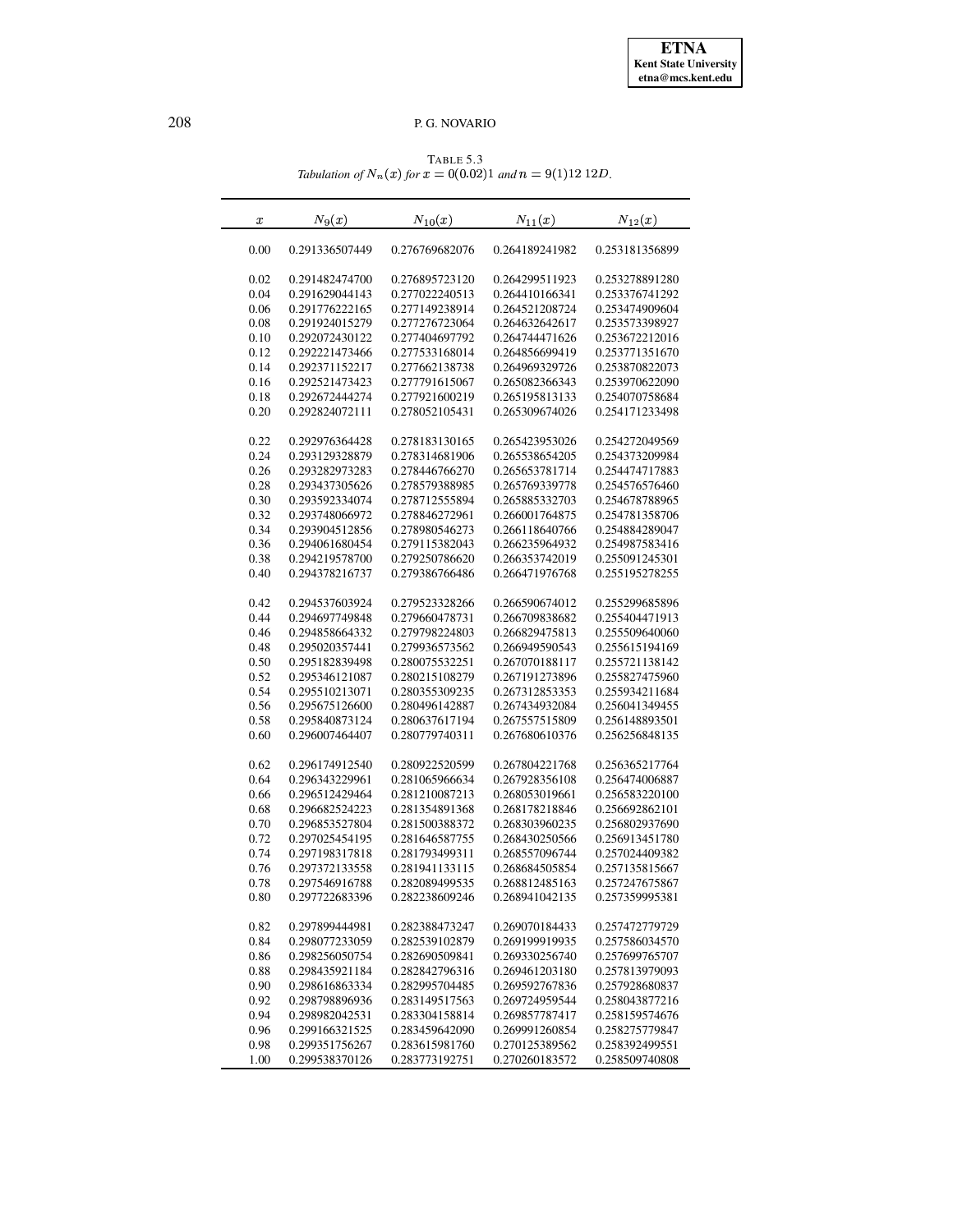TABLE 5.4 *Tabulation of*  $N_n(x)$  *for*  $x = 0(0.02)1$  *and*  $n = 13(1)16 12D$ .

<span id="page-11-0"></span>

| $\boldsymbol{x}$ | $N_{13}(x)$    | $N_{14}(x)$    | $N_{15}(x)$    | $N_{16}(x)$    |
|------------------|----------------|----------------|----------------|----------------|
| 0.00             | 0.233443612403 | 0.234749197674 | 0.226924224419 | 0.219832842405 |
| 0.02             | 0.243530687307 | 0.234827557716 | 0.226995232313 | 0.219897580123 |
| 0.04             | 0.243618025099 | 0.234906139467 | 0.227066429234 | 0.219962480552 |
| 0.06             | 0.243705627861 | 0.234984944578 | 0.227137816511 | 0.220027544779 |
| 0.08             | 0.243793497707 | 0.235063974724 | 0.227209395490 | 0.220092773898 |
| 0.10             | 0.243881636781 | 0.235143231603 | 0.227281167537 | 0.220158169020 |
| 0.12             | 0.243970047260 | 0.235222716939 | 0.227353134033 | 0.220223731272 |
| 0.14             | 0.244058731355 | 0.235302432478 | 0.227425296381 | 0.220289461790 |
| 0.16             | 0.244147691308 | 0.235382379991 | 0.227497656000 | 0.220355361731 |
| 0.18             | 0.244236929400 | 0.235462561278 | 0.227570214332 | 0.220421432261 |
| 0.20             | 0.244326447942 | 0.235542978161 | 0.227642972835 | 0.220487674565 |
| 0.22             | 0.244506335817 | 0.235704526149 | 0.227789096299 | 0.220620679311 |
| 0.26             | 0.244596709963 | 0.235785661040 | 0.227862464282 | 0.220687444199 |
| 0.28             | 0.244687374187 | 0.235867039099 | 0.227936038485 | 0.220754385758 |
| 0.30             | 0.244778330994 | 0.235948662291 | 0.228009820473 | 0.220821505251 |
| 0.32             | 0.244869582929 | 0.236030532613 | 0.228083811836 | 0.220888803963 |
| 0.34             | 0.244961132581 | 0.236112652091 | 0.228158014185 | 0.220956283193 |
| 0.36             | 0.245052982582 | 0.236195022784 | 0.228232429156 | 0.221023944261 |
| 0.38             | 0.245145135607 | 0.236277646781 | 0.228307058411 | 0.221091788503 |
| 0.40             | 0.245237594378 | 0.236360526209 | 0.228381903634 | 0.221159817276 |
|                  |                |                |                |                |
| 0.42             | 0.245330361665 | 0.236443663225 | 0.228456966537 | 0.221228031956 |
| 0.44             | 0.245423440284 | 0.236527060024 | 0.228532248857 | 0.221296433938 |
| 0.46             | 0.245516833103 | 0.236610718837 | 0.228607752357 | 0.221365024638 |
| 0.48             | 0.245610543041 | 0.236694641932 | 0.228683478831 | 0.221433805493 |
| 0.50             | 0.245704573068 | 0.236778831613 | 0.228759430097 | 0.221502777960 |
| 0.52             | 0.245798926210 | 0.236863290227 | 0.228835608006 | 0.221571943521 |
| 0.54             | 0.245893605549 | 0.236948020158 | 0.228912014436 | 0.221641303677 |
| 0.56             | 0.245988614223 | 0.237033023835 | 0.228988651296 | 0.221710859954 |
| 0.58             | 0.246083955431 | 0.237118303726 | 0.229065520528 | 0.221780613900 |
| 0.60             | 0.246179632434 | 0.237203862346 | 0.229142624105 | 0.221850567088 |
| 0.62             | 0.246275648553 | 0.237289702254 | 0.229219964032 | 0.221920721117 |
| 0.64             | 0.246372007178 | 0.237375826056 | 0.229297542352 | 0.221991077610 |
| 0.66             | 0.246468711765 | 0.237462236405 | 0.229375361138 | 0.222061638215 |
| 0.68             | 0.246565765839 | 0.237548936005 | 0.229453422504 | 0.222132404609 |
| 0.70             | 0.246663172997 | 0.237635927611 | 0.229531728597 | 0.222203378497 |
| 0.72             | 0.246760936913 | 0.237723214030 | 0.229610281605 | 0.222274561609 |
| 0.74             | 0.246859061337 | 0.237810798125 | 0.229689083755 | 0.222345955707 |
| 0.76             | 0.246957550097 | 0.237898682813 | 0.229768137313 | 0.222417562583 |
| 0.78             | 0.247056407107 | 0.237986871071 | 0.229847444589 | 0.222489384058 |
| 0.80             | 0.247155636365 | 0.238075365935 | 0.229927007935 | 0.222561421986 |
| 0.82             | 0.247255241961 | 0.238164170506 | 0.230006829747 | 0.222633678253 |
| 0.84             | 0.247355228074 | 0.238253287946 | 0.230086912470 | 0.222706154780 |
| 0.86             | 0.247455598982 | 0.238342721487 | 0.230167258594 | 0.222778853521 |
| 0.88             | 0.247556359065 | 0.238432474428 | 0.230247870658 | 0.222851776467 |
| 0.90             | 0.247657512804 | 0.238522550141 | 0.230328751254 | 0.222924925645 |
| 0.92             | 0.247759064793 | 0.238612952073 | 0.230409903025 | 0.222998303122 |
| 0.94             | 0.247861019736 | 0.238703683750 | 0.230491328671 | 0.223071911003 |
| 0.96             | 0.247963382459 | 0.238794748776 | 0.230573030945 | 0.223145751434 |
| 0.98             | 0.248066157912 | 0.238861508419 | 0.230655012663 | 0.223219826603 |
| 1.00             | 0.248169351176 | 0.238977893725 | 0.230737276700 | 0.223294138742 |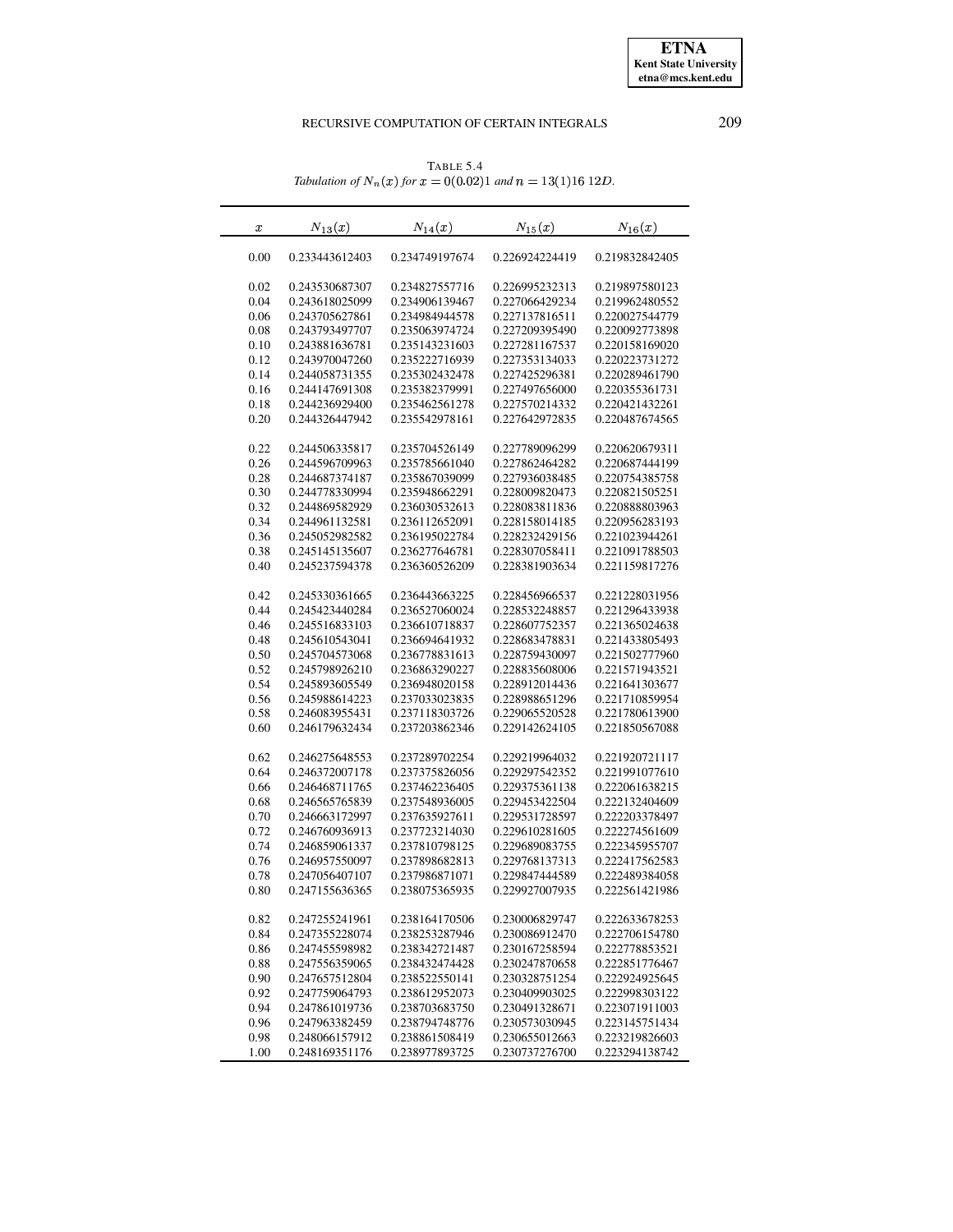TABLE 5.5 *Tabulation of*  $N_n(x)$  *for*  $x = 0(0.02)1$  *and*  $n = 17(1)20 12D$ .

<span id="page-12-0"></span>

| $\boldsymbol{x}$ | $N_{17}(x)$    | $N_{18}(x)$    | $N_{19}(x)$    | $N_{20}(x)$    |
|------------------|----------------|----------------|----------------|----------------|
| 0.00             | 0.213367177057 | 0.207440304721 | 0.201981349333 | 0.196931815600 |
| 0.02             | 0.213426509562 | 0.207494955810 | 0.202031898876 | 0.196978752169 |
| 0.04             | 0.213485989810 | 0.207549730462 | 0.202082557241 | 0.197025785170 |
| 0.06             | 0.213545612208 | 0.207604629419 | 0.202133325054 | 0.197072915134 |
| 0.08             | 0.213605377658 | 0.207659653435 | 0.202184202946 | 0.197120142594 |
| 0.10             | 0.213665287076 | 0.207714803269 | 0.202235191556 | 0.197167468092 |
| 0.12             | 0.213725341387 | 0.207770079690 | 0.202286291528 | 0.197214892173 |
| 0.14             | 0.213785541527 | 0.207825483477 | 0.202337503517 | 0.197262415390 |
| 0.16             | 0.213845888444 | 0.207881015418 | 0.202388828181 | 0.197310038299 |
| 0.18             | 0.213906383099 | 0.207936676308 | 0.202440266188 | 0.197357761465 |
| 0.20             | 0.213967026463 | 0.207992466953 | 0.202491818212 | 0.197405585458 |
| 0.22             | 0.214027819520 | 0.208048388170 | 0.202543484937 | 0.197453510854 |
| 0.24             | 0.214088763266 | 0.208104440783 | 0.202595267051 | 0.197501538234 |
| 0.26             | 0.214149858710 | 0.208160625627 | 0.202647165254 | 0.197549668188 |
| 0.28             | 0.214211106874 | 0.208216943548 | 0.202699180252 | 0.197597901311 |
| 0.30             | 0.214272508793 | 0.208273395402 | 0.202751312759 | 0.197646238204 |
| 0.32             | 0.214334065515 | 0.208329982056 | 0.202803563498 | 0.197694679477 |
| 0.34             | 0.214395778103 | 0.208386704385 | 0.202855933201 | 0.197743225744 |
| 0.36             | 0.214457647633 | 0.208443563279 | 0.202908422607 | 0.197791877629 |
| 0.38             | 0.214519675196 | 0.208500559637 | 0.202961032467 | 0.197840635761 |
| 0.40             | 0.214581861896 | 0.208557694370 | 0.203013763537 | 0.197889500777 |
| 0.42             | 0.214644208854 | 0.208614968399 | 0.203066616587 | 0.197938473321 |
| 0.44             | 0.214706717206 | 0.208672382660 | 0.203119592392 | 0.197987554045 |
| 0.46             | 0.214769388102 | 0.208729938100 | 0.203172691739 | 0.198036743609 |
| 0.48             | 0.214832222710 | 0.208787635677 | 0.203225915425 | 0.198086042680 |
| 0.50             | 0.214895222213 | 0.208845476363 | 0.203279264255 | 0.198135451934 |
| 0.52             | 0.214958387811 | 0.208903461143 | 0.203332739047 | 0.198184972054 |
| 0.54             | 0.215021720722 | 0.208961591015 | 0.203386340628 | 0.198234603731 |
| 0.56             | 0.215085222181 | 0.209019866991 | 0.203440069835 | 0.198284347668 |
| 0.58             | 0.215148893440 | 0.209078290097 | 0.203493927517 | 0.198334204572 |
| 0.60             | 0.215212735771 | 0.209136861372 | 0.203547914535 | 0.198384175161 |
| 0.62             | 0.215276750463 | 0.209195581870 | 0.203602031758 | 0.198434260162 |
| 0.64             | 0.215340938827 | 0.209254452662 | 0.203656280070 | 0.198484460313 |
| 0.66             | 0.215405302191 | 0.209313474832 | 0.203710660366 | 0.198534776357 |
| 0.68             | 0.215469841905 | 0.209372649478 | 0.203765173552 | 0.198585209050 |
| 0.70             | 0.215534559338 | 0.209431977719 | 0.203819820548 | 0.198635759158 |
| 0.72             | 0.215599455883 | 0.209491460686 | 0.203874602287 | 0.198686427455 |
| 0.74             | 0.215664532954 | 0.209551099528 | 0.203929519712 | 0.198737214727 |
| 0.76             | 0.215729791985 | 0.209610895412 | 0.203984573783 | 0.198788121768 |
| 0.78             | 0.215795234437 | 0.209670849522 | 0.204039765472 | 0.198839149387 |
| 0.80             | 0.215860861793 | 0.209730963060 | 0.204095095765 | 0.198890298400 |
| 0.82             | 0.215926675559 | 0.209791237247 | 0.204150565662 | 0.198941569636 |
| 0.84             | 0.215992677268 | 0.209851673322 | 0.204206176178 | 0.198992963935 |
| 0.86             | 0.216058868478 | 0.209912272545 | 0.204261928344 | 0.199044482149 |
| 0.88             | 0.216125250775 | 0.209973036196 | 0.204317823206 | 0.199096125143 |
| 0.90             | 0.216191825771 | 0.210033965575 | 0.204373861824 | 0.199147893792 |
| 0.92             | 0.216258595106 | 0.210095062003 | 0.204430045278 | 0.199199788985 |
| 0.94             | 0.216325560451 | 0.210156326823 | 0.204486374660 | 0.199251811625 |
| 0.96             | 0.216392723503 | 0.210217761401 | 0.204542851084 | 0.199303962627 |
| 0.98             | 0.216460085995 | 0.210279367127 | 0.204599475678 | 0.199356242920 |
| 1.00             | 0.216527649689 | 0.210341145412 | 0.204656249590 | 0.199408655344 |